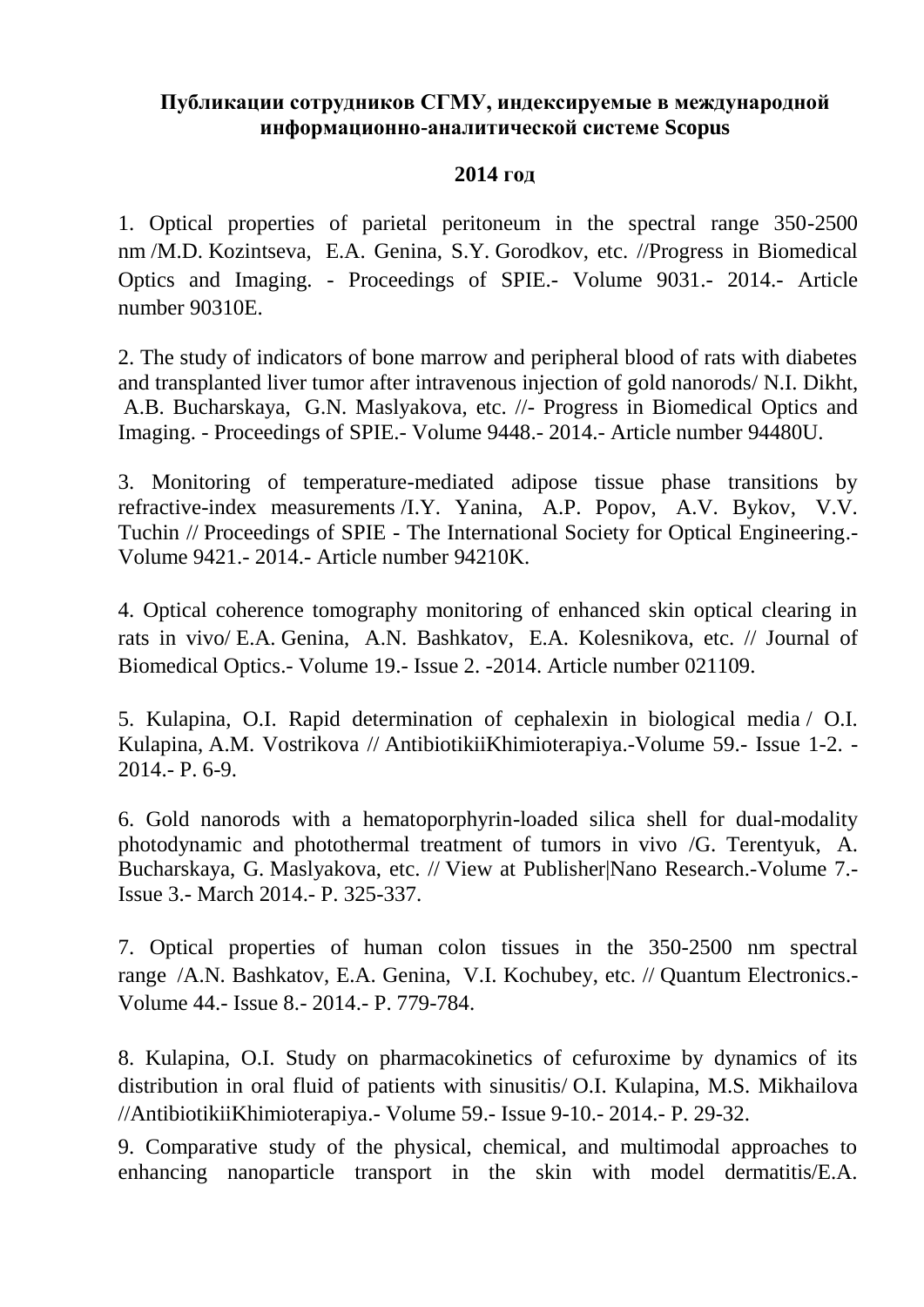[Genina,](http://www.scopus.com/authid/detail.url?authorId=8574384400&eid=2-s2.0-84918516085) G.S. [Terentyuk,](http://www.scopus.com/authid/detail.url?authorId=22952288800&eid=2-s2.0-84918516085) A.N. [Bashkatov, etc.](http://www.scopus.com/authid/detail.url?authorId=7003284918&eid=2-s2.0-84918516085) /[/Nanotechnologies in Russia.](http://www.scopus.com/source/sourceInfo.url?sourceId=19700186876&origin=recordpage)- Volume 9. Issue 9-10. 14 October 2014. P. 559-570.

10.Inhibiton of photodynamic haemolysis by Gratiola officinalis L. extract /N. [Tkachenko,](http://www.scopus.com/authid/detail.url?authorId=56572301600&eid=2-s2.0-84925682097) G. [Terentyuk, N](http://www.scopus.com/authid/detail.url?authorId=22952288800&eid=2-s2.0-84925682097). [Navolokin, e](http://www.scopus.com/authid/detail.url?authorId=44461748000&eid=2-s2.0-84925682097)tc. // Progress in Biomedical Optics and Imaging - Proceedings of SPIE.-Volume 9448.- 2014.- Article number 94480P.

11. Optical diagnostics of vascular reactions triggered by weak allergens using laser speckle-contrast imaging technique /Yu.L. [Kuznetsov,](http://www.scopus.com/authid/detail.url?authorId=37104481000&eid=2-s2.0-84907003881) V.V. [Kalchenko,](http://www.scopus.com/authid/detail.url?authorId=15128577500&eid=2-s2.0-84907003881) N.G. [Astaf'eva,](http://www.scopus.com/authid/detail.url?authorId=7003704975&eid=2-s2.0-84907003881) I.V. [Meglinski](http://www.scopus.com/authid/detail.url?authorId=6603766459&eid=2-s2.0-84907003881) // [Quantum Electronics.](http://www.scopus.com/source/sourceInfo.url?sourceId=29653&origin=recordpage)-Volume 44.- Issue 8. – 2014.- P. 713-718.

12. Device for Correction of Urodynamic Disorders of the Upper Urinary Tract in Children with Chronic Pyelonephritis / V.I. [Goremykin,](http://www.scopus.com/authid/detail.url?authorId=56381374500&eid=2-s2.0-84925505835) D.A. [Usanov,](http://www.scopus.com/authid/detail.url?authorId=7006340828&eid=2-s2.0-84925505835) E.E [.Prosova, etc.](http://www.scopus.com/authid/detail.url?authorId=56381601600&eid=2-s2.0-84925505835) // [Biomedical Engineering.](http://www.scopus.com/source/sourceInfo.url?sourceId=28203&origin=recordpage)-Volume 48.- Issue 4.- 2014.- P. 169-172.

13. [Polukonova, N.V.](http://www.scopus.com/authid/detail.url?authorId=56116373500&eid=2-s2.0-84919952219) Inversion polymorphism of the non-biting midge Camptochironomuspallidivittatus Edwards, 1929 (Diptera, Chironomidae) from populations of the Lower Volga region and Central Caucasus /N.V. [Polukonova,](http://www.scopus.com/authid/detail.url?authorId=56116373500&eid=2-s2.0-84919952219) M.K. [Karmokov,A](http://www.scopus.com/authid/detail.url?authorId=55600420800&eid=2-s2.0-84919952219).N. [Shaternikov](http://www.scopus.com/authid/detail.url?authorId=56462846700&eid=2-s2.0-84919952219) // [Russian Journal of Genetics.](http://www.scopus.com/source/sourceInfo.url?sourceId=19021&origin=recordpage)-Volume 50.- Issue 12.- 2014.- P. 1255-1263.

14. [Zabrodskii, P.F.](http://www.scopus.com/authid/detail.url?authorId=7003575871&eid=2-s2.0-84914170369) Changes in Immunity Parameters and Blood Cytokine Concentrations after Chronic Nitrile Acrylate Intoxication / P.F. [Zabrodskii, M](http://www.scopus.com/authid/detail.url?authorId=7003575871&eid=2-s2.0-84914170369).S. [Gromov,](http://www.scopus.com/authid/detail.url?authorId=7004039762&eid=2-s2.0-84914170369) V.V. [Maslyakov](http://www.scopus.com/authid/detail.url?authorId=56436544400&eid=2-s2.0-84914170369) // [Bulletin of Experimental Biology and Medicine.](http://www.scopus.com/source/sourceInfo.url?sourceId=13843&origin=recordpage)- 1 December 2014.- P. 4.

15. Effect of ozone exposure and infection on bronchoalveolar lavage: Sex differences in response patterns /A.N. [Mikerov,](http://www.scopus.com/authid/detail.url?authorId=6506890694&eid=2-s2.0-84907167857) D.S. [Phelps,](http://www.scopus.com/authid/detail.url?authorId=7101873324&eid=2-s2.0-84907167857) X. [Gan, etc. /](http://www.scopus.com/authid/detail.url?authorId=16934700700&eid=2-s2.0-84907167857)/ [Toxicology Letters.](mailto:jfloros@hmc.psu.edu)- Volume 230.- Issue 2.- October 05 2014.- P. 333-344[.](http://www.scopus.com/record/display.url?eid=2-s2.0-84907167857&origin=resultslist&sort=plf-f&src=s&nlo=1&nlr=20&nls=&affilName=Saratov+state+medical+university&sid=6049839AC5885A929B5AB106DBF468F5.y7ESLndDIsN8cE7qwvy6w%3a130&sot=aff&sdt=cl&cluster=scopubyr%2c%222015%22%2ct%2c%222014%22%2ct%2c%222013%22%2ct%2c%222012%22%2ct%2c%222011%22%2ct&sl=71&s=%28AF-ID%28%22Saratovskij+Gosudarstvennyj+Medicinskij+Universitet%22+60022695%29%29&relpos=14&relpos=14&citeCnt=0&searchTerm=%28AF-ID%28%5C%26quot%3BSaratovskij+Gosudarstvennyj+Medicinskij+Universitet%5C%26quot%3B+60022695%29%29+AND+%28+LIMIT-TO%28PUBYEAR%2C2015%29+OR+LIMIT-TO%28PUBYEAR%2C2014%29+OR+LIMIT-TO%28PUBYEAR%2C2013%29+OR+LIMIT-TO%28PUBYEAR%2C2012%29+OR+LIMIT-TO%28PUBYEAR%2C2011%29+%29+#corrAuthorFooter)

16. [Mikhel, N.D.](http://www.scopus.com/authid/detail.url?authorId=56050295600&eid=2-s2.0-84894641903) Clinical case of malignant pericardial mesothelioma / N.D. [Mikhel,](http://www.scopus.com/authid/detail.url?authorId=56050295600&eid=2-s2.0-84894641903)  I.M. [Sokolov](http://www.scopus.com/authid/detail.url?authorId=56050138200&eid=2-s2.0-84894641903) // [Kardiologiya.](http://www.scopus.com/source/sourceInfo.url?sourceId=23904&origin=recordpage)-Volume 54.- Issue 2.- 2014.- P.87-91.

17. The reversibility of morphological changes in the mesenteric lymph nodes after peroral administration of gold nanoparticles / O.V. [Zlobina,](http://www.scopus.com/authid/detail.url?authorId=56047228100&eid=2-s2.0-84894548151) S.S. [Pakhomy,](http://www.scopus.com/authid/detail.url?authorId=56048180800&eid=2-s2.0-84894548151) A.B. [Bucharskaya, etc.](http://www.scopus.com/authid/detail.url?authorId=11738772400&eid=2-s2.0-84894548151) // Progress in Biomedical Optics and Imaging - Proceedings of SPIE.- Volume 9031. 2014.-Article number 90310P.Saratov Fall Meeting 2013.- Optical Technologies in Biophysics and Medicine XV; and Laser Physics and Photonics XV, SFM 2013.- Saratov.- Russian Federation.- 24 September 2013 through 28 September 2013.- Code 102825.

18. Demonstration of skull bones mobility using optical methods: Practical importance in medicine /A.V. [Zakharov,](http://www.scopus.com/authid/detail.url?authorId=56047413000&eid=2-s2.0-84894568353) V.R. [Okushko, S](http://www.scopus.com/authid/detail.url?authorId=7003644960&eid=2-s2.0-84894568353).A. [Vturin, e](http://www.scopus.com/authid/detail.url?authorId=56048581300&eid=2-s2.0-84894568353)tc. //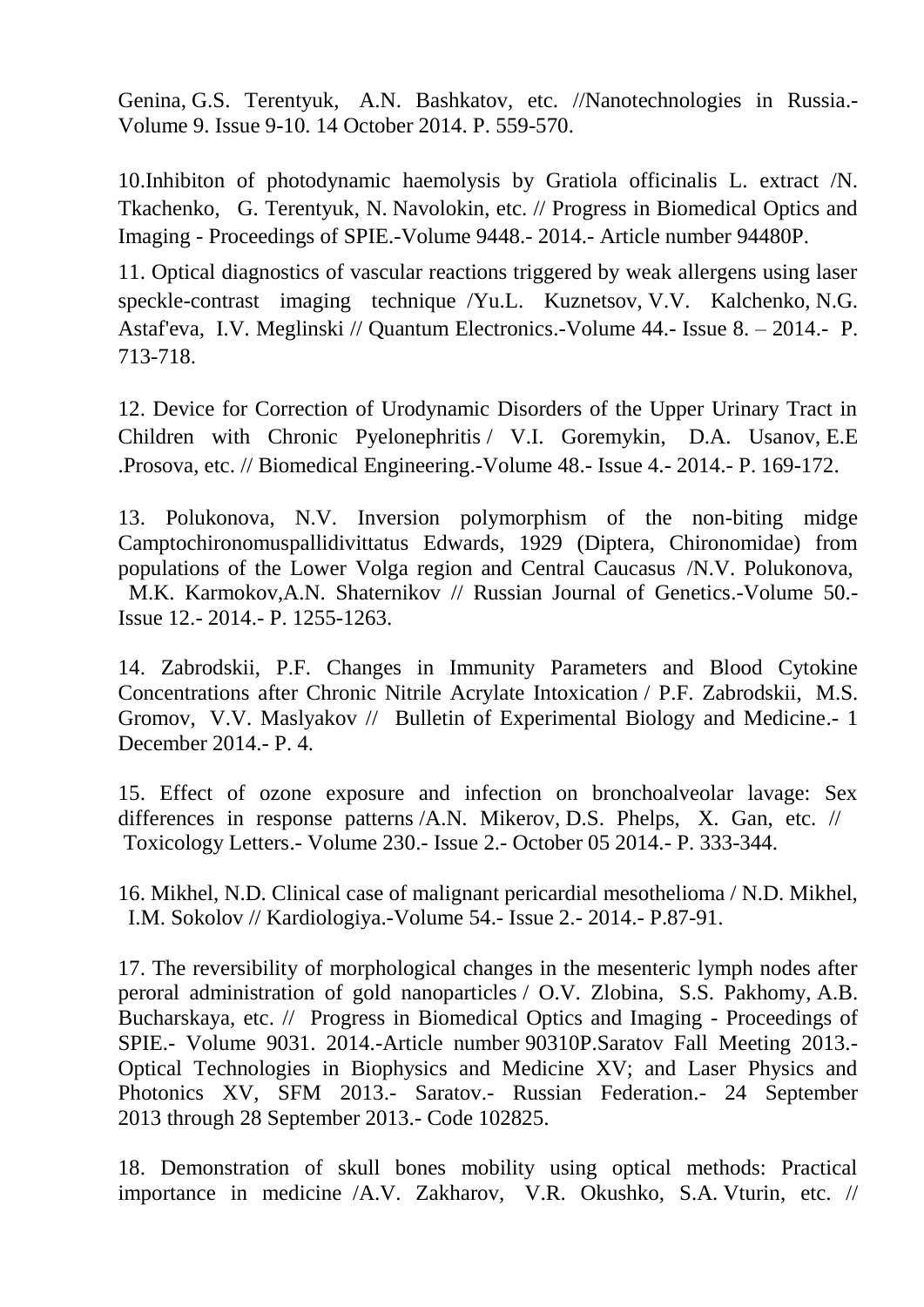Progress in Biomedical Optics and Imaging - Proceedings of SPIE.- Volume 9031.- 2014.- Article number 903106. Saratov Fall Meeting 2013.- Optical Technologies in Biophysics and Medicine XV; and Laser Physics and Photonics XV, SFM 2013.- Saratov.- Russian Federation.- 24 September 2013 through 28 September 2013.- Code 102825.

19. Evaluation of lipid peroxidation activity at intravenous administration of gold nanorods in rats with simulated diabetes and transplanted liver cancer / A.B. [Bucharskaya, N](http://www.scopus.com/authid/detail.url?authorId=11738772400&eid=2-s2.0-84894558203).I. [Dikht, G](http://www.scopus.com/authid/detail.url?authorId=56047582400&eid=2-s2.0-84894558203).A. [Afanasyeva, e](http://www.scopus.com/authid/detail.url?authorId=56047167400&eid=2-s2.0-84894558203)tc. // Progress in Biomedical Optics and Imaging - Proceedings of SPIE.- Volume 9031.- 2014.- Article number 90310O.Saratov Fall Meeting 2013.- Optical Technologies in Biophysics and Medicine XV; and Laser Physics and Photonics XV, SFM 2013.- Saratov.- Russian Federation.- 24 September 2013 through 28 September 2013.- Code 102825.

20. Hygienic aspects of iodic deficiency in the children's population of the Saratov region / A.V. [Istomin,](http://www.scopus.com/authid/detail.url?authorId=7005308223&eid=2-s2.0-84921732998) Yu.V. [Eliseeva,](http://www.scopus.com/authid/detail.url?authorId=56525179800&eid=2-s2.0-84921732998) S.V. [Sergeeva,](http://www.scopus.com/authid/detail.url?authorId=56494572600&eid=2-s2.0-84921732998) [Y](mailto:yeliseev55@mail.ru)u.Yu. [Eliseev](http://www.scopus.com/authid/detail.url?authorId=6603067692&eid=2-s2.0-84921732998) // [VoprosyPitaniia.](mailto:yeliseev55@mail.ru)- Volume 83.- Issue 3.- 2014.- P. 63-68.

[2](http://www.scopus.com/record/display.url?eid=2-s2.0-84894641903&origin=resultslist&sort=plf-f&src=s&nlo=1&nlr=20&nls=&affilName=Saratov+state+medical+university&sid=6049839AC5885A929B5AB106DBF468F5.y7ESLndDIsN8cE7qwvy6w%3a130&sot=aff&sdt=cl&cluster=scopubyr%2c%222015%22%2ct%2c%222014%22%2ct%2c%222013%22%2ct%2c%222012%22%2ct%2c%222011%22%2ct&sl=71&s=%28AF-ID%28%22Saratovskij+Gosudarstvennyj+Medicinskij+Universitet%22+60022695%29%29&relpos=15&relpos=15&citeCnt=0&searchTerm=%28AF-ID%28%5C%26quot%3BSaratovskij+Gosudarstvennyj+Medicinskij+Universitet%5C%26quot%3B+60022695%29%29+AND+%28+LIMIT-TO%28PUBYEAR%2C2015%29+OR+LIMIT-TO%28PUBYEAR%2C2014%29+OR+LIMIT-TO%28PUBYEAR%2C2013%29+OR+LIMIT-TO%28PUBYEAR%2C2012%29+OR+LIMIT-TO%28PUBYEAR%2C2011%29+%29+#corrAuthorFooter)1. Modern potential in the treatment of metabolic syndrome patients —focus on endothelium / V.B. [Mychka,](http://www.scopus.com/authid/detail.url?authorId=6603661423&eid=2-s2.0-84933506965) S.N. [Tolstov,](http://www.scopus.com/authid/detail.url?authorId=55308630400&eid=2-s2.0-84933506965) I.A. [Salov, e](http://www.scopus.com/authid/detail.url?authorId=56700154200&eid=2-s2.0-84933506965)tc. // [Russian Journal of](http://www.scopus.com/source/sourceInfo.url?sourceId=21100326272&origin=recordpage)  [Cardiology.](http://www.scopus.com/source/sourceInfo.url?sourceId=21100326272&origin=recordpage)- Volume 107.- Issue 3.- 2014.-P. 107-113.

22. [Belyanina, S.I.](http://www.scopus.com/authid/detail.url?authorId=6508366946&eid=2-s2.0-84919792034) Comparative chromosomal analysis of populations of phytophilouschironomidaeGlyptotendipesglaucus (Mg.) from Chernobyl affected territory / S.I. [Belyanina](http://www.scopus.com/authid/detail.url?authorId=6508366946&eid=2-s2.0-84919792034) [/](mailto:microtus43@mail.ru)/ [Russian Journal of Genetics.](http://www.scopus.com/source/sourceInfo.url?sourceId=19021&origin=recordpage)- Volume 50.- Issue 9.- 2014.- P. 902-909.

23. [Ryazantseva, T.V.](http://www.scopus.com/authid/detail.url?authorId=43161329900&eid=2-s2.0-84903462090) Modified by air plasma polymer tack membranes as drainage material for antiglaucomatous operations / T.V. [Ryazantseva,](http://www.scopus.com/authid/detail.url?authorId=43161329900&eid=2-s2.0-84903462090) L.I[.](mailto:tvroko@gmail.com) [Kravets,](http://www.scopus.com/authid/detail.url?authorId=7004410220&eid=2-s2.0-84903462090) V.M. [Elinson](http://www.scopus.com/authid/detail.url?authorId=6602714182&eid=2-s2.0-84903462090) // [Journal of Physics: Conference Series.](http://www.scopus.com/source/sourceInfo.url?sourceId=130053&origin=recordpage)- Volume 516.- Issue 1.- 2014,.- Article number 012009. 4th International Workshop and Summer School on Plasma Physics 2010.- IWSSPP 2010.- Kiten.- Bulgaria.- 5 July 2010 through 10 July 2010.- Code 105922.

24. [Vinogradova, O.P.](http://www.scopus.com/authid/detail.url?authorId=56285113500&eid=2-s2.0-84904571760) The indices of the physiological norm for women of the reproductive age living in Penza city / O.P. [Vinogradova,](http://www.scopus.com/authid/detail.url?authorId=56285113500&eid=2-s2.0-84904571760) O.A. [Biriuchkova](http://www.scopus.com/authid/detail.url?authorId=56285163900&eid=2-s2.0-84904571760) // [Life](http://www.scopus.com/source/sourceInfo.url?sourceId=13600154710&origin=recordpage)  [Science Journal.](http://www.scopus.com/source/sourceInfo.url?sourceId=13600154710&origin=recordpage)-Volume 11.- Issue SPEC. ISSUE 11.- 2014.- Article number 123.- P. 540-543.

[2](http://www.scopus.com/record/display.url?eid=2-s2.0-84904571760&origin=resultslist&sort=plf-f&src=s&nlo=1&nlr=20&nls=&affilName=Saratov+state+medical+university&sid=6049839AC5885A929B5AB106DBF468F5.y7ESLndDIsN8cE7qwvy6w%3a130&sot=aff&sdt=cl&cluster=scopubyr%2c%222015%22%2ct%2c%222014%22%2ct%2c%222013%22%2ct%2c%222012%22%2ct%2c%222011%22%2ct&sl=71&s=%28AF-ID%28%22Saratovskij+Gosudarstvennyj+Medicinskij+Universitet%22+60022695%29%29&relpos=26&relpos=26&citeCnt=0&searchTerm=%28AF-ID%28%5C%26quot%3BSaratovskij+Gosudarstvennyj+Medicinskij+Universitet%5C%26quot%3B+60022695%29%29+AND+%28+LIMIT-TO%28PUBYEAR%2C2015%29+OR+LIMIT-TO%28PUBYEAR%2C2014%29+OR+LIMIT-TO%28PUBYEAR%2C2013%29+OR+LIMIT-TO%28PUBYEAR%2C2012%29+OR+LIMIT-TO%28PUBYEAR%2C2011%29+%29+#corrAuthorFooter)5. Doubrovski, V.A R and G color component competition of RGB image decomposition as a criterion to register RBC agglutinates for blood group typing / V.A. [Doubrovski, Y](http://www.scopus.com/authid/detail.url?authorId=6603458177&eid=2-s2.0-84896979475).A. [Ganilova,](http://www.scopus.com/authid/detail.url?authorId=24166144800&eid=2-s2.0-84896979475) I.V. [Zabenkov/](http://www.scopus.com/authid/detail.url?authorId=6506712175&eid=2-s2.0-84896979475)/ [Journal of Biomedical Optics.](http://www.scopus.com/source/sourceInfo.url?sourceId=12156&origin=recordpage)- Volume 19.-Issue 3.- March 2014.-Article number 036012.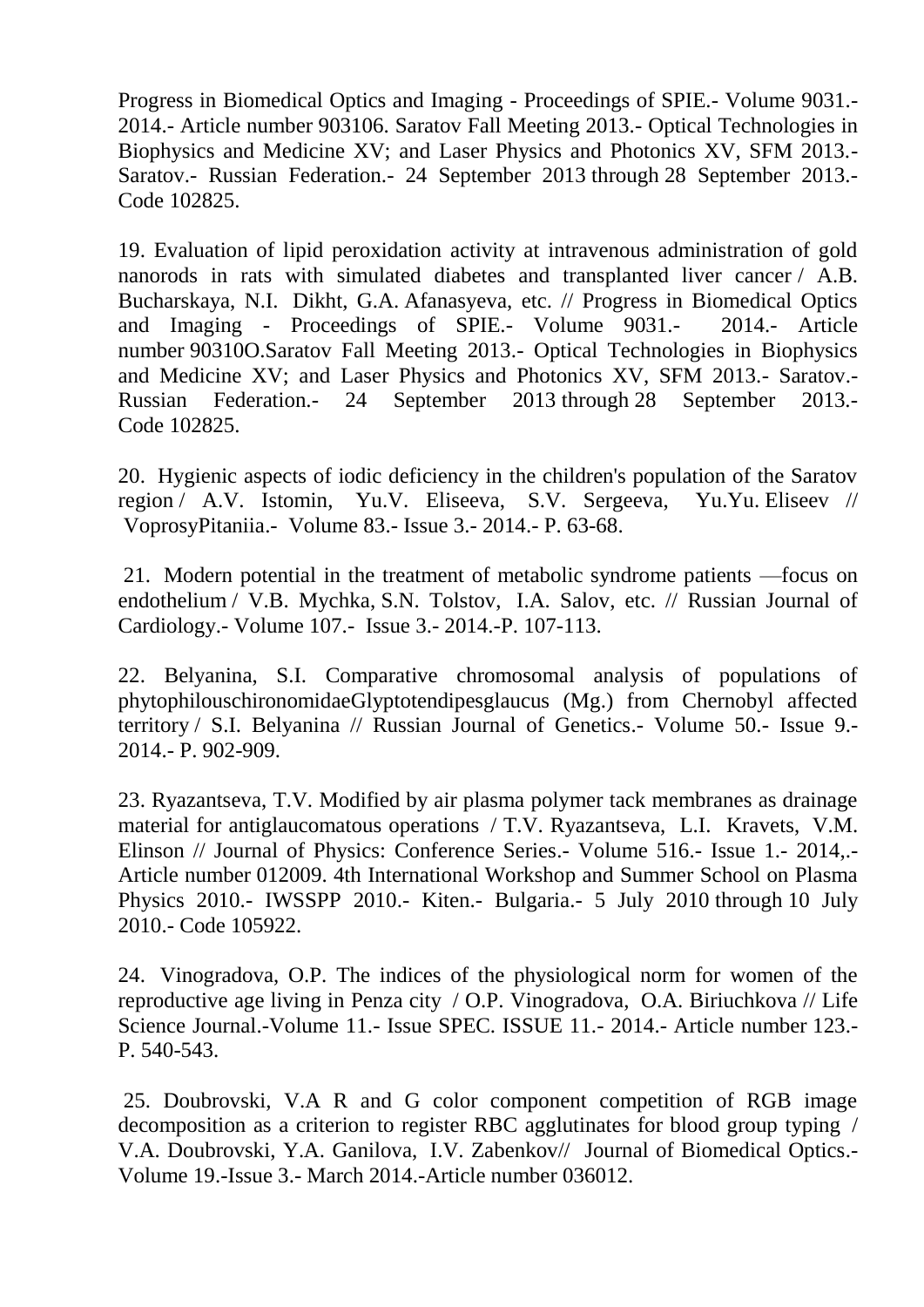26. Etoricoxib in the treatment of active sacroiliitis in patients with axial spondyloarthritis, including ankylosing spondylitis / I.Z. [Gaydukova,](http://www.scopus.com/authid/detail.url?authorId=55237525900&eid=2-s2.0-84928760150) A.P. [Rebrov,](http://www.scopus.com/authid/detail.url?authorId=56612268100&eid=2-s2.0-84928760150)  [I](http://www.scopus.com/authid/detail.url?authorId=56612268100&eid=2-s2.0-84928760150).F. [Nam,](http://www.scopus.com/authid/detail.url?authorId=56612249900&eid=2-s2.0-84928760150) N.V. [Kirsanova](http://www.scopus.com/authid/detail.url?authorId=56612447100&eid=2-s2.0-84928760150) // [TerapevticheskiiArkhiv.](http://www.scopus.com/source/sourceInfo.url?sourceId=19655&origin=recordpage)- Volume 86.- Issue 12.- 2014.-P. 42-47.

27. Using cycloferon in the complex treatment of herpetic infection in patients with atopic dermatitis / T.S. [Barkhatova, A](http://www.scopus.com/authid/detail.url?authorId=55545627800&eid=2-s2.0-84900555275).A. [Shul'Dyakov,](http://www.scopus.com/authid/detail.url?authorId=37038386600&eid=2-s2.0-84900555275) I.B. [Gavrilova,](http://www.scopus.com/authid/detail.url?authorId=56160271600&eid=2-s2.0-84900555275) D.A. [Sretenskaya](http://www.scopus.com/authid/detail.url?authorId=56177846900&eid=2-s2.0-84900555275) // [Eksperimental'nayaiKlinicheskayaFarmakologiya.](http://www.scopus.com/source/sourceInfo.url?sourceId=21279&origin=recordpage)- Volume 77.- Issue 3.-2014.- P. 37-39.

28. Interrelation of atherosclerosis risk factors and central nervous system condition in patients with chronic heart failure of ischemic origin / N.S. [Akimova,](http://www.scopus.com/authid/detail.url?authorId=56380052800&eid=2-s2.0-84930706294)  T.V. [Martynovich, D](http://www.scopus.com/authid/detail.url?authorId=56676098000&eid=2-s2.0-84930706294).G. [Persashvili,](http://www.scopus.com/authid/detail.url?authorId=56380447100&eid=2-s2.0-84930706294) Yu.G. [Shvarts](http://www.scopus.com/authid/detail.url?authorId=56676036300&eid=2-s2.0-84930706294) // [Cardiovascular Therapy and](http://www.scopus.com/source/sourceInfo.url?sourceId=21100203318&origin=recordpage)  [Prevention \(Russian Federation\).](http://www.scopus.com/source/sourceInfo.url?sourceId=21100203318&origin=recordpage)-Volume 13.- Issue 4.- 2014.- P. 36-40.

29. [Dzhukaeva, Kh.R.](http://www.scopus.com/authid/detail.url?authorId=56676222800&eid=2-s2.0-84930751311) Acute myocardial infarction specifics in patients with chronic tonsillitis /Kh.R. [Dzhukaeva,](http://www.scopus.com/authid/detail.url?authorId=56676222800&eid=2-s2.0-84930751311) Yu.G. [Schwartz](http://www.scopus.com/authid/detail.url?authorId=56379859200&eid=2-s2.0-84930751311) [/](mailto:shwartz58@yandex.ru)/ [Cardiovascular Therapy](http://www.scopus.com/source/sourceInfo.url?sourceId=21100203318&origin=recordpage)  [and Prevention \(Russian Federation\).](http://www.scopus.com/source/sourceInfo.url?sourceId=21100203318&origin=recordpage)- Volume 13.- Issue 1.- 2014.-P. 22-26.

30. Efficiency mexidoli in patients with endocrine polyneuropathy /E.B. [Kuznetsova,](http://www.scopus.com/authid/detail.url?authorId=24605368300&eid=2-s2.0-84905090989) I.I. [Sholomov, S](http://www.scopus.com/authid/detail.url?authorId=6506233327&eid=2-s2.0-84905090989).V. [Gerasimov,](http://www.scopus.com/authid/detail.url?authorId=56299691300&eid=2-s2.0-84905090989) E.A. [Salina/](http://www.scopus.com/authid/detail.url?authorId=35773693500&eid=2-s2.0-84905090989)/ [ZhurnalNevrologiiiPsihiatriiimeniS.S. Korsakova.](http://www.scopus.com/source/sourceInfo.url?sourceId=110337&origin=recordpage)- Volume 2014.- Issue 4.- 2014. P. 97-99.

31. The biological kinetics of biofilms of clinical strains of staphylococcus aureus and pseudomonas aeruginosa separated from patients with bronchopulmonary complications under traumatic disease of spinal cord /V.Yu. [Uliyanov,](http://www.scopus.com/authid/detail.url?authorId=56527335300&eid=2-s2.0-84923363992) S.V. [Opredelentseva,](http://www.scopus.com/authid/detail.url?authorId=56527397700&eid=2-s2.0-84923363992) I.G. [Shvidenko,](http://www.scopus.com/authid/detail.url?authorId=6603789225&eid=2-s2.0-84923363992) etc. // [KlinichescheskayaLaboratornayaDiagnostika.](http://www.scopus.com/source/sourceInfo.url?sourceId=27231&origin=recordpage)-Issue 8.-2014.- P. 43-47.

32. Zabrodskii, P.F. Dysfunction of Th1 and Th2 lymphocytes and change in blood cytokine concentration at various stages of chronic intoxication with organophosphorus compounds / P.F. [Zabrodskii,](http://www.scopus.com/authid/detail.url?authorId=7003575871&eid=2-s2.0-84902658562) M.S. [Gromov,](http://www.scopus.com/authid/detail.url?authorId=7004039762&eid=2-s2.0-84902658562) I.Kh. [Yafarova](http://www.scopus.com/authid/detail.url?authorId=55953850800&eid=2-s2.0-84902658562) // [Bulletin of Experimental Biology and Medicine.](http://www.scopus.com/source/sourceInfo.url?sourceId=13843&origin=recordpage)- Volume 156.- Issue 6.- April 2014.- P. 789-792.

33. The time of origin of the capacity to accrete and mine submerged substrates in the midge subfamilies ChironominaeMacquart, 1838 and Orthocladiinae Lenz, 1921 (Diptera, Chironomidae): Analysis of mitochondrial genes COI and COII / N.A. [Durnova,](http://www.scopus.com/authid/detail.url?authorId=6506798404&eid=2-s2.0-84920269946) A.G. [Demin,](http://www.scopus.com/authid/detail.url?authorId=35107063500&eid=2-s2.0-84920269946) N.V. [Polukonova,](http://www.scopus.com/authid/detail.url?authorId=56116373500&eid=2-s2.0-84920269946) N.S. [Mugue](http://www.scopus.com/authid/detail.url?authorId=23103620400&eid=2-s2.0-84920269946) // [Entomological Review.](http://www.scopus.com/source/sourceInfo.url?sourceId=19809&origin=recordpage)- Volume 94.- Issue 7.- 2014.- P. 949-958.

34. Rengalin, a novel drug for treatment of cough in children. Intermediate data on multicentre, comparative randomized clinical trial / N.A. [Geppe, E](http://www.scopus.com/authid/detail.url?authorId=6506344864&eid=2-s2.0-84929000251).G. [Kondyurina,](http://www.scopus.com/authid/detail.url?authorId=6504778361&eid=2-s2.0-84929000251)